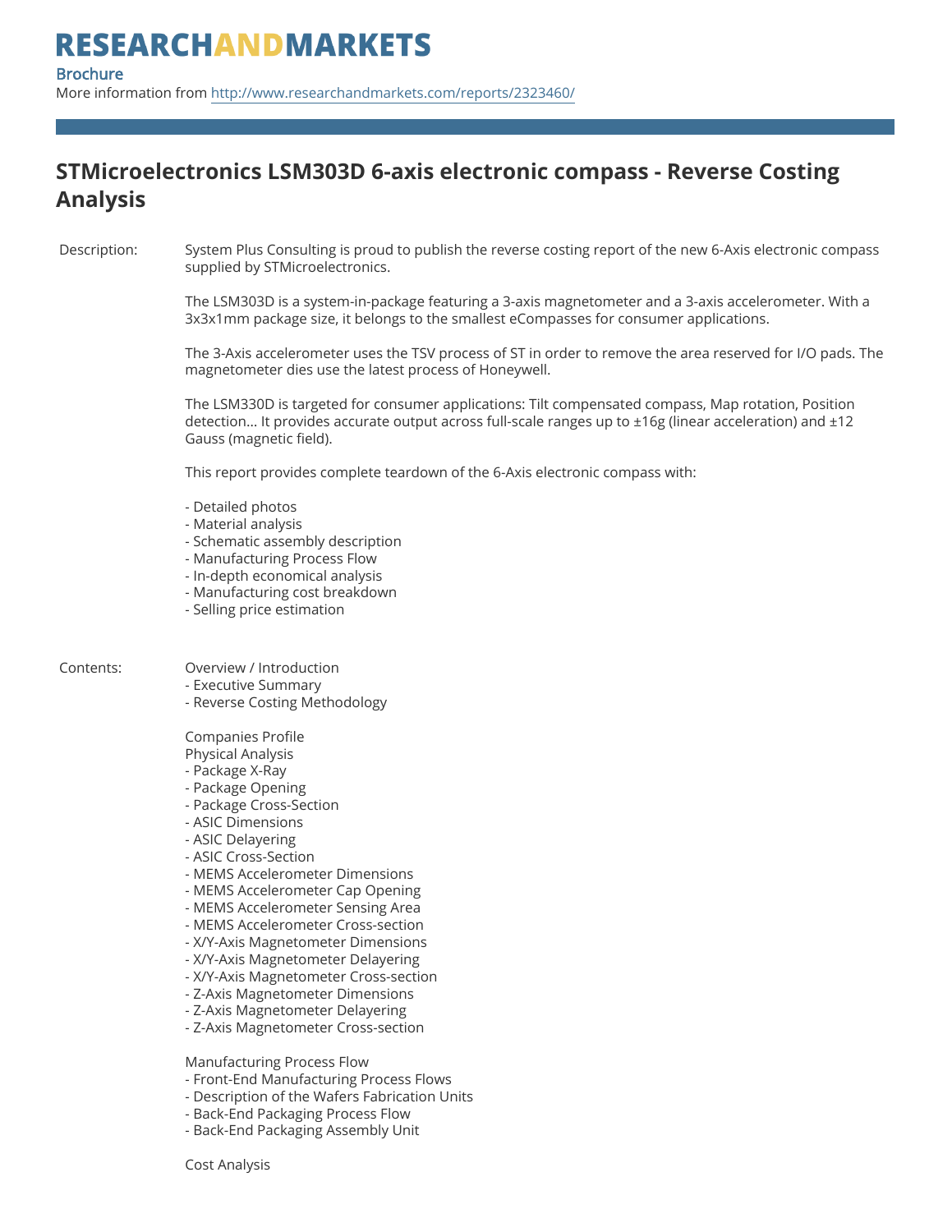### **RESEARCHANDMARKETS**

- Yields Hypotheses
- ASIC Wafer Cost
- ASIC Die Cost
- MEMS Accelerometer Wafer Cost
- MEMS Accelerometer Die Cost
- X/Y-Axis Magnetometer Wafer Cost
- X/Y-Axis Magnetometer Die Cost
- Z-Axis Magnetometer Wafer Cost
- Z-Axis Magnetometer Die Cost
- Back-End: Packaging Cost
- Back-End: Final test & Calibration Cost
- LSM303D Component Cost (FE + BE 0 + BE 1)

Estimated Price Analysis

- Manufacturer Financial Ratios
- LSM303D Estimated Selling Price

Ordering: Order Online -<http://www.researchandmarkets.com/reports/2323460/>

Order by Fax - using the form below

Order by Post - print the order form below and send to

 Research and Markets, Guinness Centre, Taylors Lane, Dublin 8, Ireland.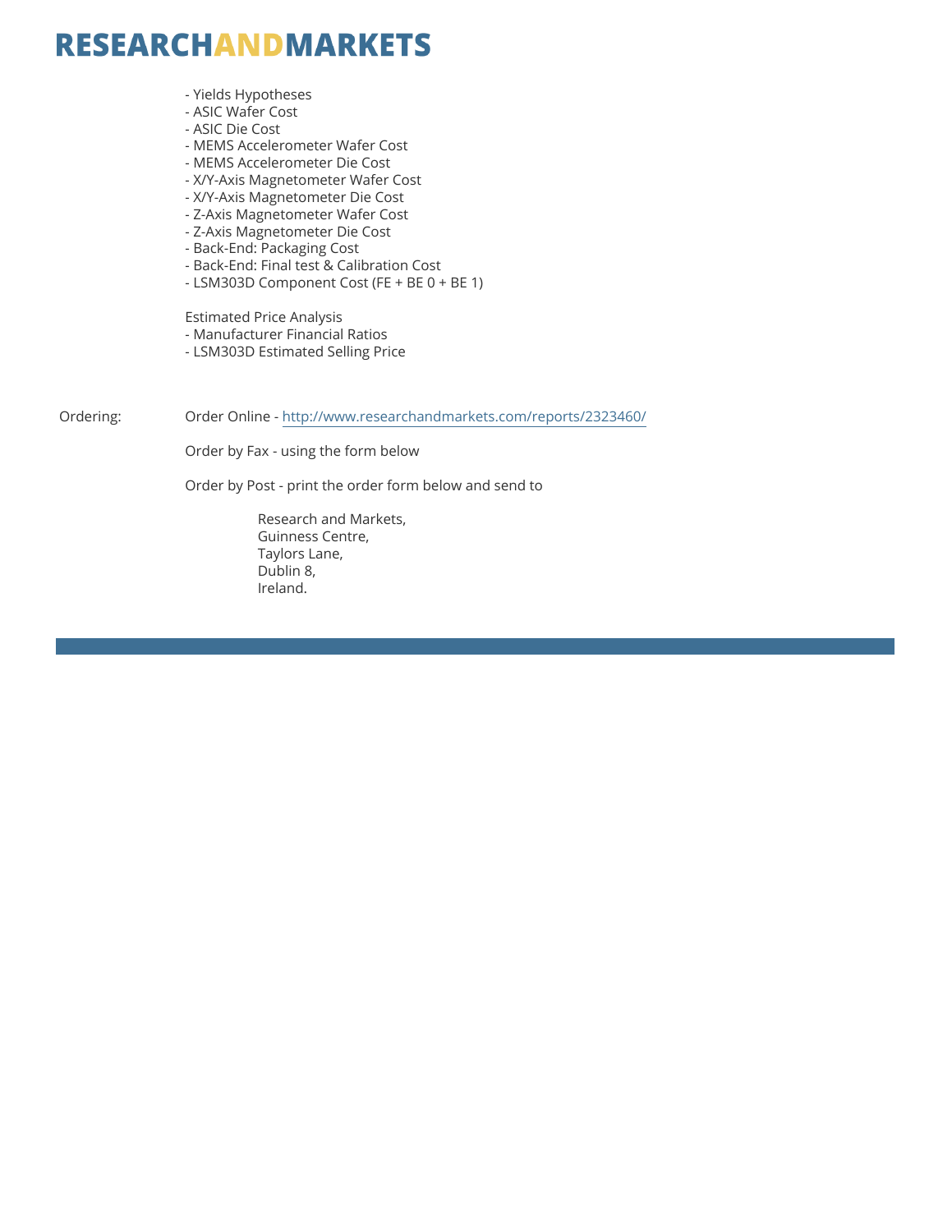## RESEARCHANDMARKETS Page 1 of 2

#### Fax Order Form

To place an order via fax simply print this form, fill in the information below and fax the completed form to 646-607-1907 (from USA) or +353-1-481-1716 (from Rest of World). If you have any questions please visit

<http://www.researchandmarkets.com/contact/>

#### Order Information

Please verify that the product information is correct and select the format(s) you require.

| Product Name:  | STMicroelectronics LSM303D 6-axis electronic compass - Reverse Costing Analysis |
|----------------|---------------------------------------------------------------------------------|
| Web Address: I | http://www.researchandmarkets.com/reports/2323460/                              |
| Office Code:   | OC8DIRRPROWOVV                                                                  |

#### Product Formats

Please select the product formats and quantity you require:



#### Contact Information

Please enter all the information below in **BLOCK CAPITALS**

| Title:             | Mr | Mrs | Dr | <b>Miss</b> | Ms | Prof |  |
|--------------------|----|-----|----|-------------|----|------|--|
| First Name:        |    |     |    | Last Name:  |    |      |  |
| Email Address: *   |    |     |    |             |    |      |  |
| Job Title:         |    |     |    |             |    |      |  |
| Organisation:      |    |     |    |             |    |      |  |
| Address:           |    |     |    |             |    |      |  |
| City:              |    |     |    |             |    |      |  |
| Postal / Zip Code: |    |     |    |             |    |      |  |
| Country:           |    |     |    |             |    |      |  |
| Phone Number:      |    |     |    |             |    |      |  |
| Fax Number:        |    |     |    |             |    |      |  |

\* Please refrain from using free email accounts when ordering (e.g. Yahoo, Hotmail, AOL)